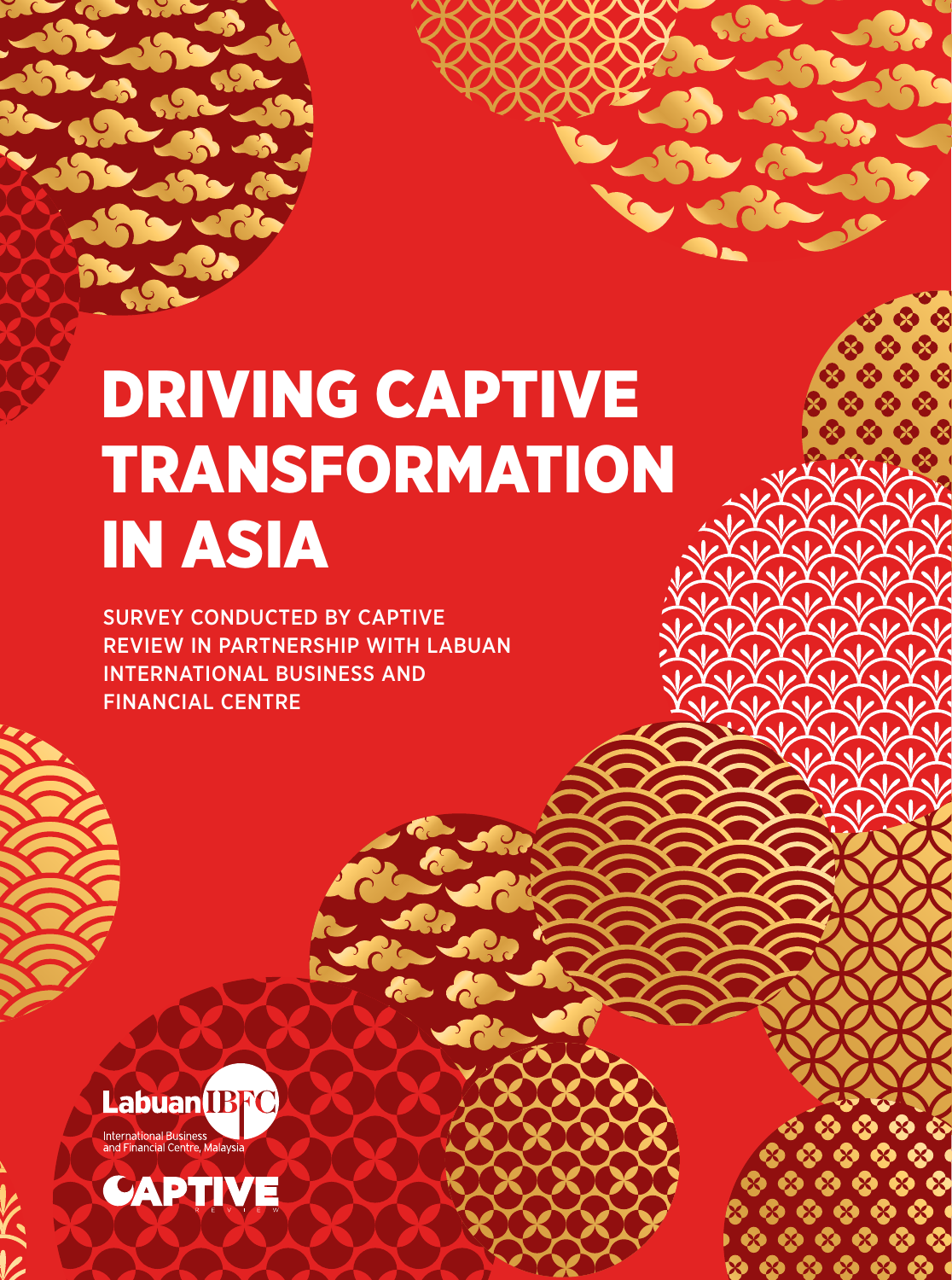# ASIA WHITE PAPER | **SURVEY**

I n recent times, Asia has been tipped as the next growth area for the captive insurance world. While growth has been steady, there is yet to be the 'boom' spoken about by various commentators.

Of the 6,315 captives placed in various jurisdictions globally, only 168 are domiciled in Asia, according to statistics compiled by this publication. This is 20 more than the 148 recorded in 2016. Singapore and Labuan IBFC lead the way in the region with 73 and 48 respectively, with Labuan IBFC leading incorporations in 2018.

Of the 345 new formations in 2018, Asia is home to 10, significantly less than the 77 in Bermuda and the Caribbean and the 242 in North America.

Despite being home to a relatively small share of the global market, a number of



Asian multinationals own captives that are domiciled in international jurisdictions. The potential for captive insurance growth in a region that is experiencing rapid economic expansion still remains.

This white paper will reveal some of the factors that are holding the Asian captive insurance industry back, some of the successes the market has experienced and what the future holds for the region.

In 2018, *Captive Review* carried out a survey in partnership with Labuan IBFC.

Some of the key findings include:

- A "lack of awareness" was cited by respondents to the survey as the biggest obstacle to new captive formations in the region. Just under half (46%) claimed this was the case, while a soft insurance market and an increasing regulatory burden also fared high up the list.
- When talking about self-insurance, only 15% referred directly to the utilisation of a captive, with most believing it referred to "setting up a fund to pay for losses".
- Regulation was the most important factor for respondents when considering where to set up shop. An overwhelming majority (81%) chose this. Cost followed with 9%.

## WHEN WE TALK ABOUT 'SELF-INSURANCE', DO YOU THINK IT REFERS TO...



# WHAT DO YOU VIEW AS THE BIGGEST OBSTACLE TO NEW CAPTIVE FORMATIONS IN ASIA?



REPRODUCED WITH KIND PERMISSION BY CAPTIVE REVIEW captivereview.com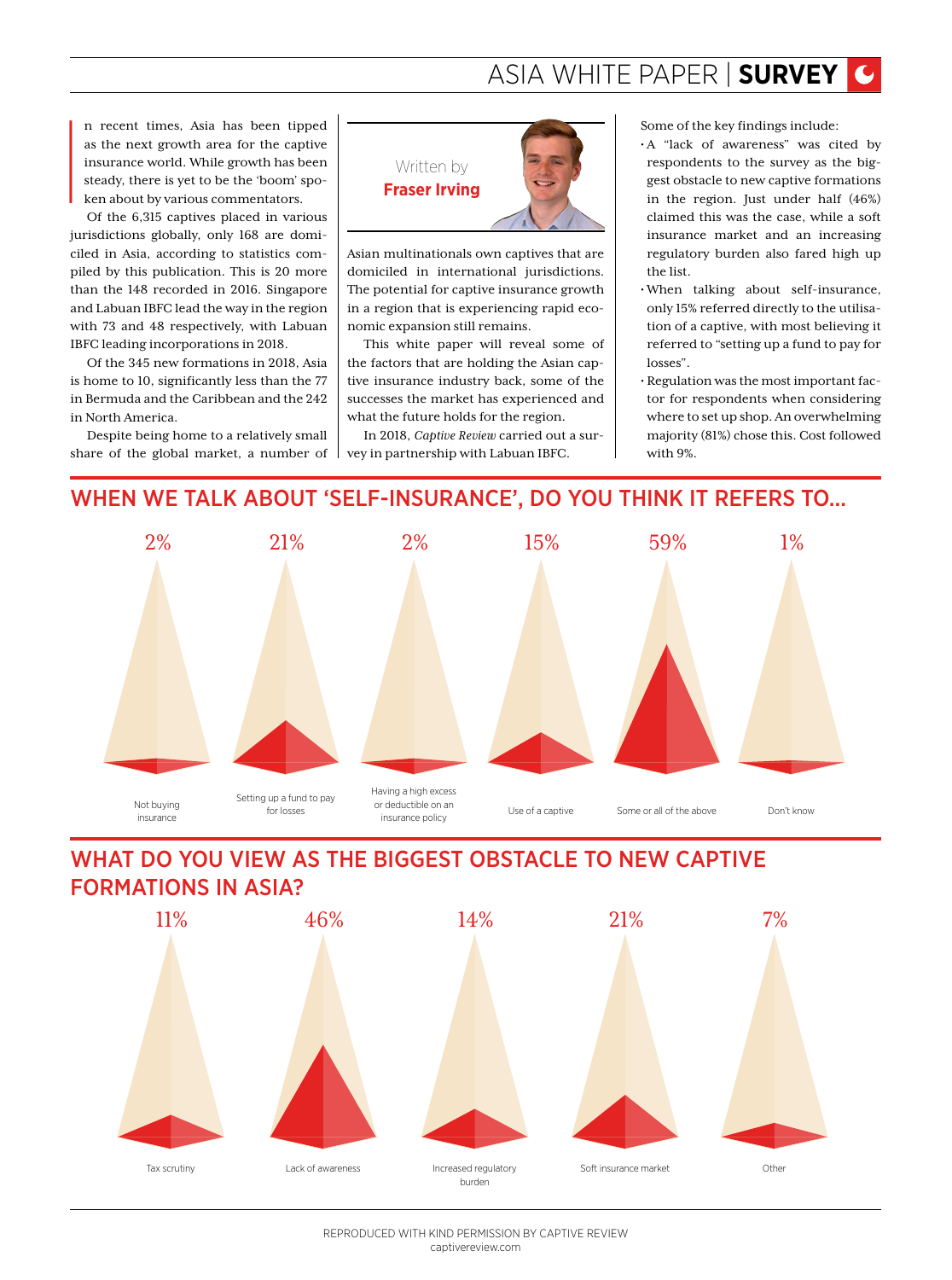#### Demographic

Following on from previous years, some of the questions on the survey attracted more than 100 votes. Over the past 12 months, commentators and industry figures have suggested that Asia must now move forward in its growth as the market sophisticates.

With this in mind, *Captive Review* and Labuan IBFC asked respondents questions on the utilisation of cells, technology, tax transparency and self-insurance.

#### Knowledge base and drivers

A lack of awareness of the captive insurance industry in Asia is well-known. When asked what 'self-insurance' refers to, 21% believed it referred to 'setting up a fund to pay for losses', 3% claimed it referred to having a high excess or deductible on an insurance policy, 15% chose captives and 59% chose 'some or all of the above'.

Just under half (46%) cited lack of awareness as the main obstacle to forming a captive in Asia.

Industry figures operating in the region concede that the Asian market is "still under development", and that some risk managers are "not as experienced", awareness of the industry is increasing overall, and comparisons cannot be made to the North American and European markets.

"The penetration of captives on the continent is relatively low compared with regions such as the US and Europe, where captives have been a fixture of clients' risk management strategies for many years," said Shiwei Jin, global programme and captive regional director for AXA XL.



WHAT IS THE MOST IMPORTANT FACTOR IN

"The actual number of captives formed by parent companies in Asia and the growth rate compared to its economic growth is part of the story."

George McGhie, managing director in Willis Towers Watson's captive practice in Singapore added that awareness of the captive insurance market is growing significantly in the region, but there is a dislocation in geographies. "Awareness is increasing but at varying rates for different countries and industries. It's driven by client needs – if they struggle for competitive traditional capacity, and are not constrained by local regulatory restrictions, their brokers and advisors should be bring-

# WHAT IS THE MOST APPEALING ASPECT OF OWNING A CAPTIVE?



ing captives to their attention," he said.

"However, there is no single 'Asia market' and many Asian countries retain restrictive regulation of local insurance markets, hampering progress. At the same time conglomerates in many Asian countries include insurance companies which, while commercial in nature, are used to fill some 'captive' needs."

Sebastian Schuez, head of customer, distribution and market development for Zurich in Singapore agreed, claiming that large multinationals are now taking note.

"There is an increasing awareness with large multinational companies," he said. "Human resources departments have recognised that a reinsurance captive can support the development of a tailormade insurance coverage for the benefit of employees. Without having a captive available, corporates which insure their employees have to follow the traditional market standards."

Awareness of the industry continues to increase steadily, suggesting that in time the market will become more sophisticated and captives will become a leading riskmanagement tool for multinationals. With the exploration of different possibilities in structures and domiciles or even risks coverage, captive formations are likely to accelerate.

However, convincing the C-suite that setting up a captive is the right decision can often prove a challenge for risk managers in the exploratory stage.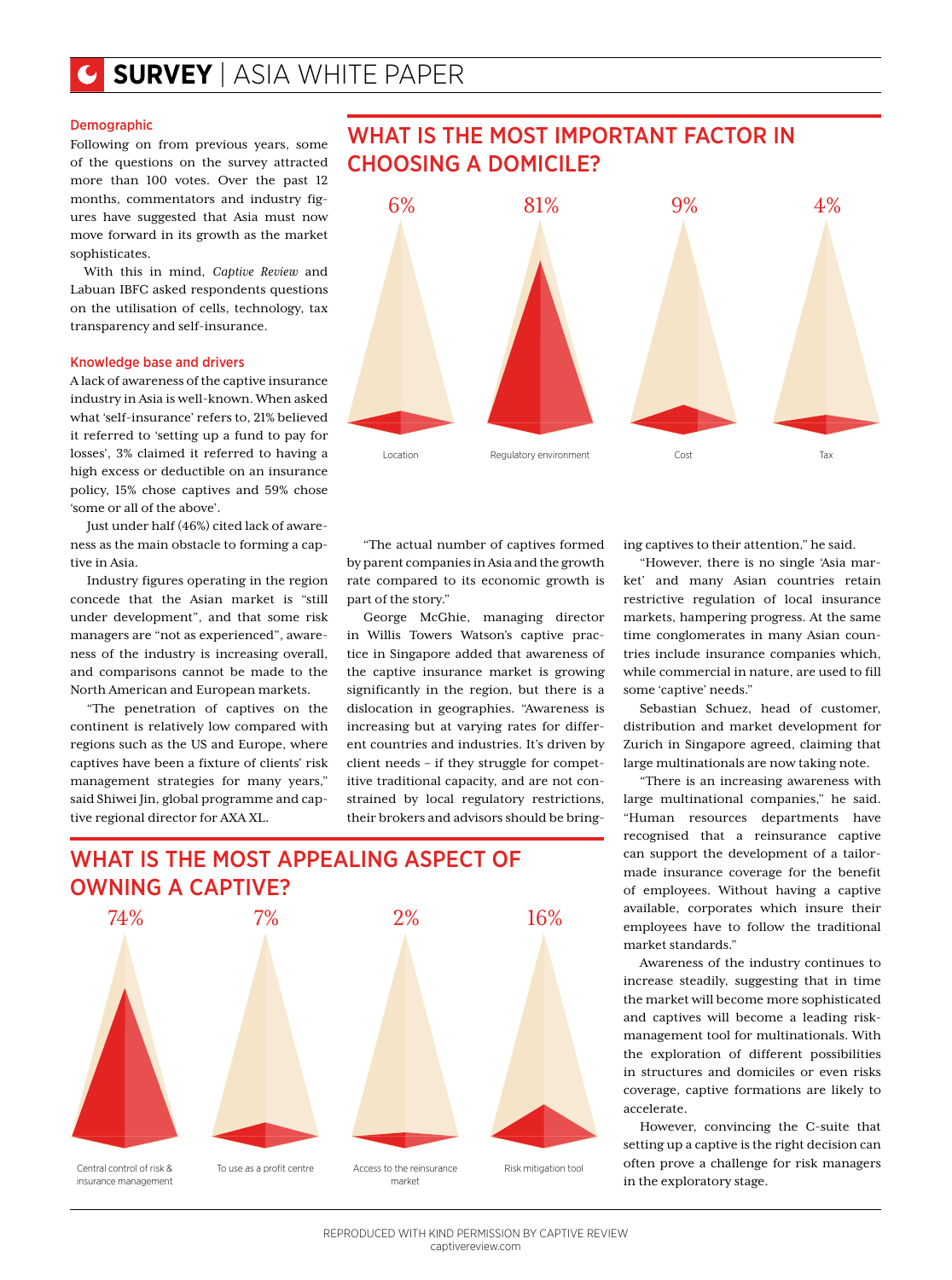# DO YOU UNDERSTAND THE RELEVANCE OF BEPS FOR CAPTIVES?



An overwhelming majority (74%) of respondents to the survey claimed that central control of risk and insurance management was the most appealing aspect of owning a captive, which should prove encouraging. This was followed by 16% who said it was most appealing because of its dynamic function as a risk management tool. Use as a profit centre and access to the reinsurance market trailed on 7% and 2%, respectively.

#### Regulatory attitudes

Just under half (42%) of the respondents understood what Organisation for Eco-

nomic Co-operation and Development (OECD)'s Base Erosion and Profit Shifting (Beps) was and its implications on the global captive insurance market. This was followed by 39% who did not know what Beps was, while 19% didn't understand its relevance.

Despite this, 81% claimed that regulatory environment was the most important factor in choosing a domicile. The second highest response was cost, with only 9%.

Regulatory uncertainty driven by the Beps project may have "slowed the momentum" in Asia said Angela Marks, deal manager at Zurich Financial Services Australia.

However, regulators and associations across the region are taking a proactive approach to conversations with tax authorities, which should help with clarity, she added.

McGhie claimed that while Beps did impact the region, focus has "largely shifted away" from compliance with it and moved towards ensuring appropriate levels of substance and sustainable levels of planning and funding.

This is reinforced by the statistics, which showed that more than two thirds (69%) of respondents believed substance and governance requirements were their biggest regulatory concerns.

Scrutiny around transfer pricing and reputational damage trailed with 24% and 3% respectively, while "I don't know" accounted for 4% of answers.

With an increased focus on substance requirements and an increasingly established regulatory framework, the Asian market should "open up", said Oliver Schofield, head of captive and alternative risk transfer at Principal Re.

"From the regulatory perspective, more international recognition is manifesting outside of the Asian region," he said.

"Labuan IBFC and Singapore have the growing infrastructure, they have regulators that are well versed in international business and are now set up as an exciting place for captives.

"There are many Asian companies that have captives, but not all of them are in Asia. Some are in Bermuda, some in Guernsey. Why is there not the reverse flow? This is something we're pushing."



## WHAT CONCERNS YOU MOST ABOUT THE BEPS PROJECT?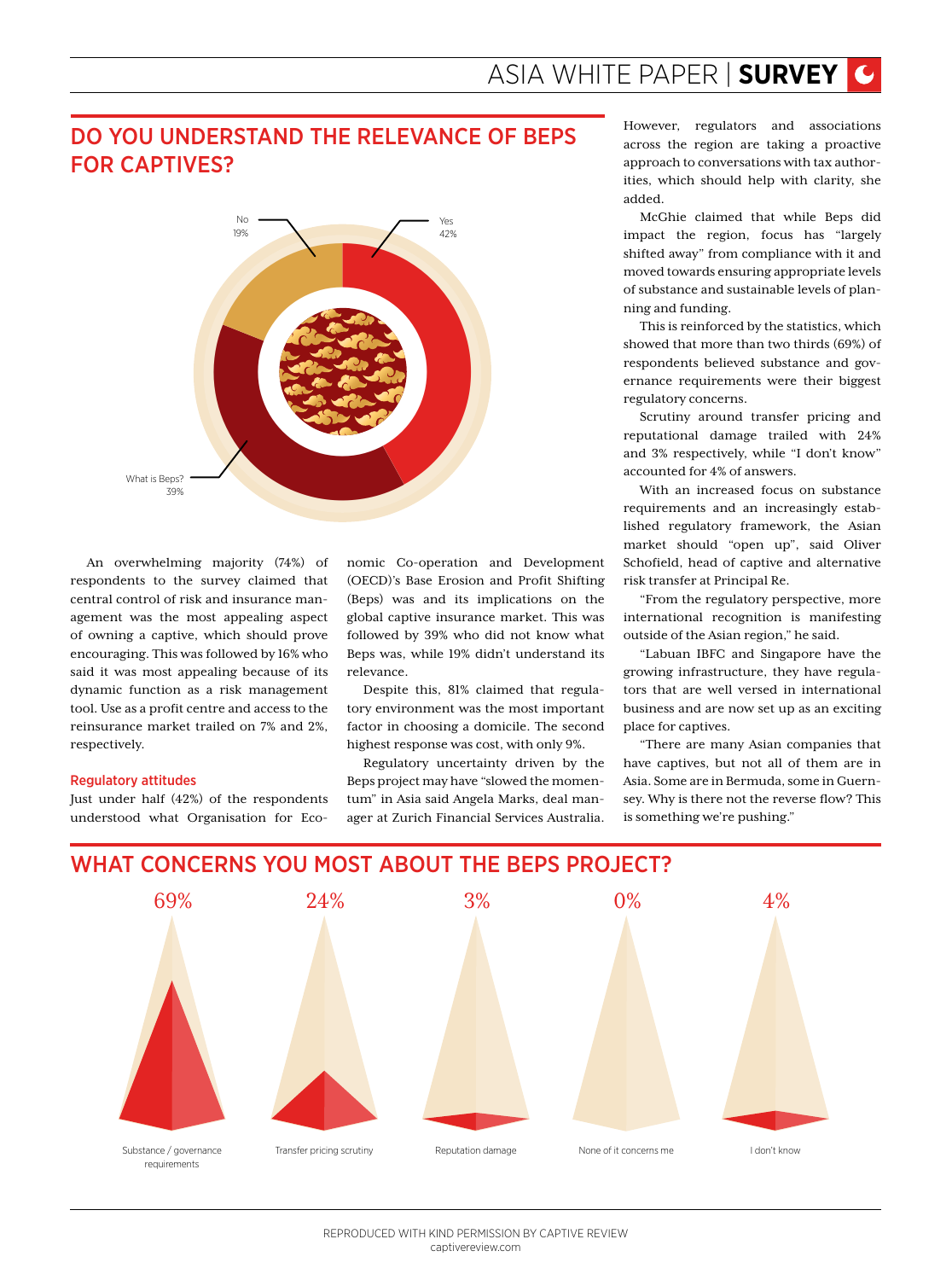# TO WHAT EXTENT HAVE YOU CONSIDERED IMPLEMENTING, OR TESTING, NEW TECHNOLOGY?



#### **Technology**

Technology is an increasingly important aspect of risk management for Asian companies. According to the statistics, 55% of survey respondents are currently considering implementing new technology in their business, with 38% already actioned and only 7% not considering it.

The adoption of technology will help to create new markets for regional captives, and will largely be used to boost operational efficiencies, claimed McGhie.

Big data was cited by respondents as the

technology that they were most familiar with. More than half (53%) chose it, with interface accounting for 19%, artificial intelligence for 14%, blockchain 11% and API – connectivity and data 4%.

Respondents said they expected artificial intelligence to cause the biggest disruption to Asia's insurance industry. Just under half (49%) chose this. Blockchain came in second place, accounting for 16%, while 15% chose API – connectivity and data, 12% chose big data, 3% chose interface and 4% chose "none of the above".

Despite this, blockchain technology is already making its mark on the captive insurance world, said Jin, citing Insurwave, a newly launched insurtech business.

She said: "Streamlining communication and transactions helps improve industry processes significantly and provides better insurance services to customers. This is a powerful example of how technology can change risk management and benefit our clients. I would encourage captives to actively engage in new technology discussion and development through industry communities such as PARIMA and Insurtech Asia Association and insurance carriers and participate in suitable pilots to jointly drive innovation in insurance."

Sean Welsch, an independent captive manager operating in the region said that the result of technology will take hold once multinationals agree to share data in an end-to-end solution.

"Looking at Asia overall, technology is a big topic," he said. "When it comes to captives, it's still not as used as it should be. An end-to-end solution for captives as such is what we're trying to work on, but it's going to take a while."

#### A look ahead

With steady year-on-year growth, the captive insurance market in Asia is continuing to mature and sophisticate. This is shown in the statistics, which make clear that 52% of respondents have heard of protected cell companies, while 20% have experience of working with them.



## WHICH TECHNOLOGY ARE YOU MOST FAMILIAR WITH?